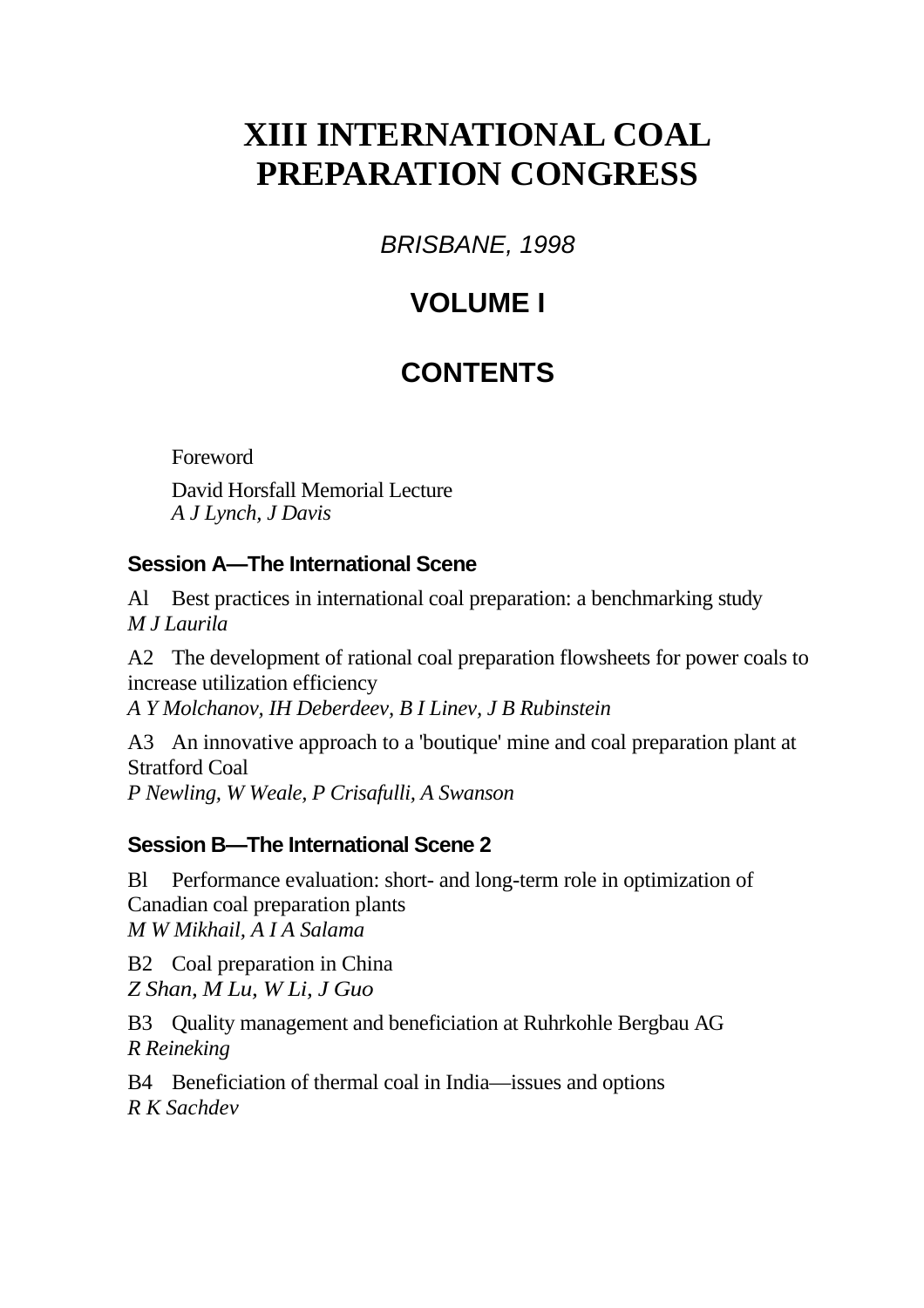#### **Session C—Dense Medium Separation**

C1 Comparison and efficiency of 1,000 mm and twin 710 mm dense medium cyclones at Goonyella and Riverside *K R Leach, M Carretta, J Graham, A D Meyers* 

C2 Dense medium separation: does size really count? *J Bosman* 

C3 Development of large capacity dense medium cyclone circuits: an Australian designer's experience *M Goffinet, R Marshall, D Hiddlestone* 

C4 Dense medium baths: more flexible than you think *S van Barneveld, P Mills, P Crowley* 

C 5 Developments in LARCODEMS medium processing technology *J McCulloch, D Baillie*

#### **Session D—Operations Management**

D1 Preparation plant operators: the forgotten resource *P Barbaro* 

D<sub>2</sub> The people in the process: safe production *A Brain, I Brake* 

D3 Effective maintenance management: an integrated approach *M du P Koen* 

D4 Noise reduction in coal handling and preparation plants *M Bridges, C Titter, D Hoffmann* 

#### **Session E—Preparation Plant Development**

E1 Assessing coal fines and their impact on plant performance *J S Esterle, G O 'Brien, G Sexty, D Thornton, T Kojovic, N Djordjevic, Y Kolataschek, B Firth, C J Clarkson* 

E2 Sample pretreatment for improved washability prediction *A Swanson, I Fletcher, W Membrey, R Davis* 

E3 Video auditing techniques for breaker reject *B M Jenkins, G O 'Brien, P I Corke, J M Waugh* 

E4 Development of slim core correction factors for improved prediction of mine yield

*A Swanson, W G Weale, W L A Mackinnon*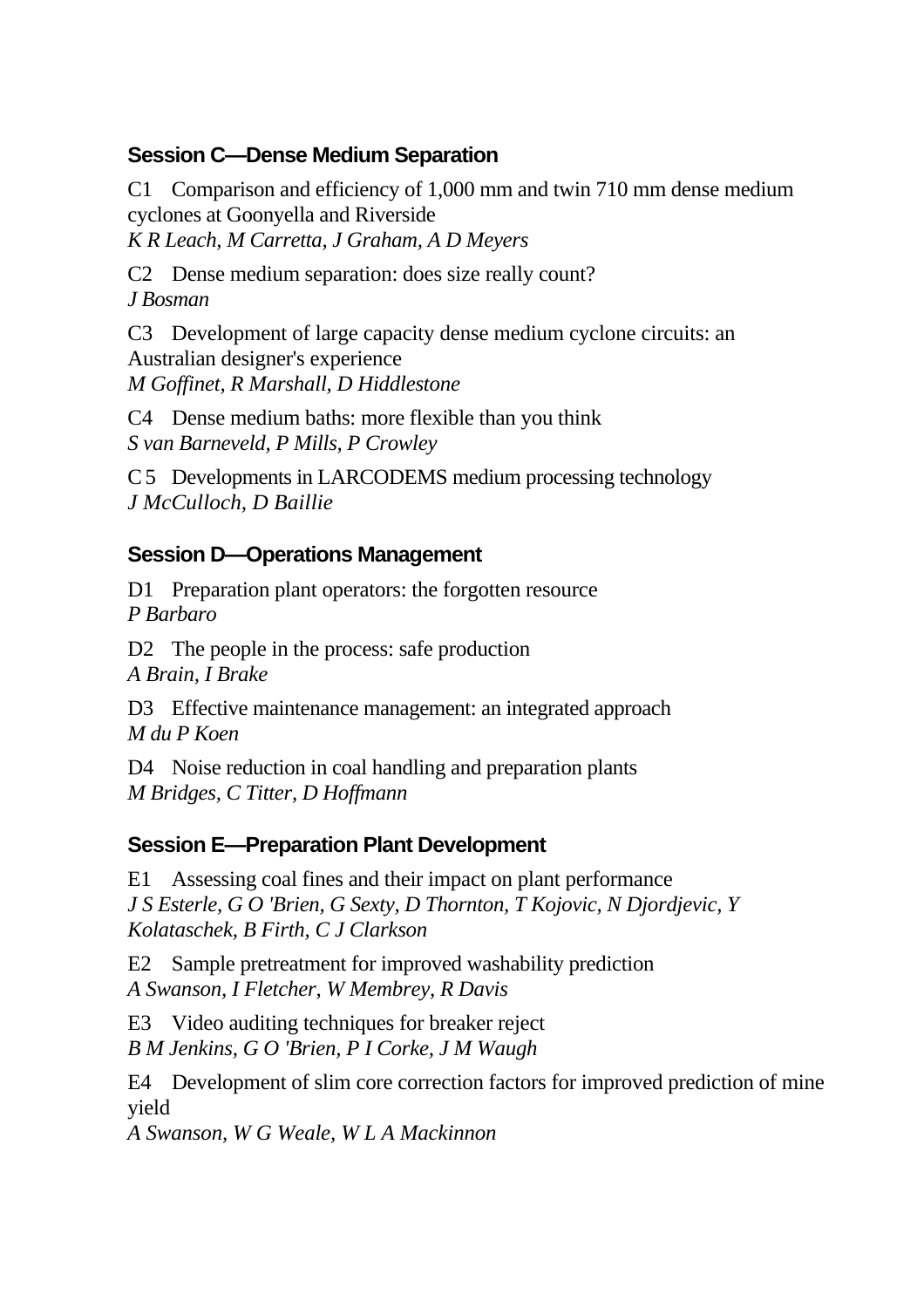#### **Session F—Small/Fine Coal Beneficiation 1**

F1 Optimization studies on a 75t/h Teetered Bed Separator at Stratford Coal *R B Drummond, A Swanson, S K Nicol, P G Newling* 

F2 Dynamics of a teetered bed separator *K P Galvin, S Pratten, S K Nicol* 

F3 Some aspects of hydraulic size classification *B Firth, S Hu, M O'Brien, C J Clarkson, D Edward* 

F4 Multiple stage fine coal spiral concentrator *T R Prinsloo, R L Abela* 

#### **Session G—Gravity Concentration 1**

G1 Improvement of Baum jig into a Vari-wave type in Ikeshima Colliery *Y Iijima, Y Shimoda, Y Kubo, Y Jinnouchi, S Sakata, M Konishi* 

G2 Advances in modelling of stratification in jigs *A Jonkers, G J Lyman, G K Loveday* 

G3 Efficient beneficiation of coking and steaming coal *D Ziaja, B Bruce, A North* 

G4 Dynamic optimization of jig control *S Yang, D Fu, G An, M Qi* 

### **Session H—Gravity Concentration 2**

H1 Larcodems: more than a proven de-stoning vessel on South African coals? *S T Harrison, J R Woodman, D M Peatfield* 

H2 Dense medium cyclone performance analysis and trials at Peak Downs mine *D Mathewson, C Dark, A Vince* 

H3 Development of fly ash derived magnetite for coal cleaning *G A Baird, D T Hornsby, H Lief* 

H4 Russian coal preparation plant of the year 2000 *G Sazykin, B Sineoky, D Lybansky, N Bakanova* 

H5 A modern coal preparation plant in China: Fushun Laohutai washery *Z Shan, Z Wang, Z Zhang, Yu E*

### **Session I—Small/Fine Coal Beneficiation 2**

I1 Use of spiral separators in coal preparation *V V Kochetov, A P Levandovich, Z Berchberg, P L Pilov, A S Kirmansky* 

I2 Enhanced gravity concentration: an effective tool for fine coal cleaning *R Q Honaker, M K Mohanty, B Govindarajan*